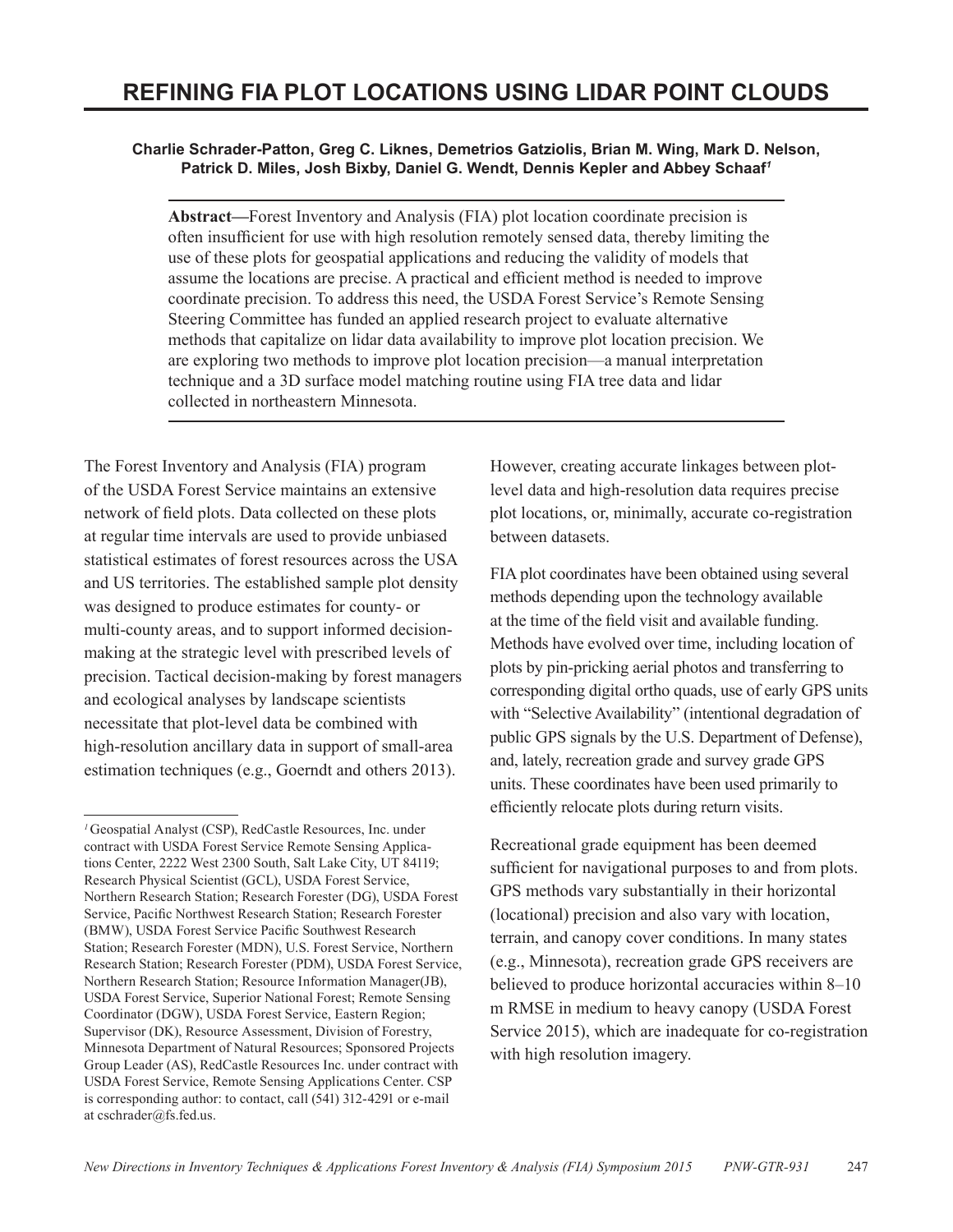In the absence of highly precise (i.e., survey grade GPS) coordinates, there is a need to enhance the precision of existing forest inventory plot location coordinates to better correlate with digital imagery and other geospatial data (Gobakken and Nasset 2009).

Although efforts are underway to upgrade plot coordinates to survey grade precision for selected states and special study areas, a nationwide implementation is not under consideration. Except for the Pacific Northwest FIA region, acquiring plot coordinates with survey- or even mapping-grade receivers has not been made a priority for the FIA program. To address the need for higher precision FIA plot locations, the Forest Service's Remote Sensing Steering Committee has funded an applied research project in which lidar (light detection and ranging) point clouds will be used in an attempt to enhance the precision of FIA plot locations in northeastern Minnesota.

The State of Minnesota has complete statewide lidar coverage with acquisition dates ranging from 2008 to 2012. The primary use of these data is terrain mapping with a focus on hydrologic applications. Considering that lidar point clouds have planar coordinate registration errors consistently below 1 m, the coordinates of landscape objects, such as dominant trees identified from the lidar data are more precise than those calculated by the aforementioned methods.

We are evaluating two methods for improving FIA plot location coordinate precision—a manual approach based on human cognition, and a 3D surface matching process developed by Gatziolis (2012)—using Minnesota's statewide low density (approximately 1 return per m2 ) lidar data. Additionally we are testing these methods using a moderate density (approximately 4 returns per m2 ) lidar dataset collected in support of the NASA Carbon Monitoring System (CMS; Cohen and others 2013).

#### **METHODS**

Our study area extends north of Duluth and is roughly coincident with the boundary of St. Louis County. This area was selected because it is also the lidar data acquisition area for the NASA CMS study. The methods are as follows:

- 1.Surface model matching method (Gatziolis 2012). This method was developed using FIA data and high density lidar data with a return density of approximately 9 returns per  $m<sup>2</sup>$  in forests of the Pacific Northwest, USA. This project will assess the feasibility of and results obtained from using FIA plot data and lower density lidar data in Minnesota, USA.
- 2.Manual interpretation of FIA plot stem maps and corresponding lidar point data. Brian Wing Research Forester, U.S. Forest Service Pacific Southwest Research Station) has developed a method of repositioning a plot's location by manually interpreting tree locations from the lidar point clouds and shifting the location of the plot to match the field stem map data.

The surface model matching method compares 3D canopy surface models derived from the lidar data and the FIA plot data (Fig. 1). The lidar surface model is held stationary while the FIA model is iteratively shifted in two horizontal dimensions. For each shift a weighted correlation between the two surfaces is calculated, with weight values determined dynamically from the vegetation structure present on the plot. A pronounced maximum in the correlation raster indicates that the actual plot location has been determined. Multiple weak correlation maxima suggest that the precise plot location remains elusive (Gatziolis 2012). The inputs required by the surface matching model include FIA-collected tree location and dimensionality (e.g., crown size and shape) data, either field-measured or model-derived, and lidar data and derivatives (Table 1).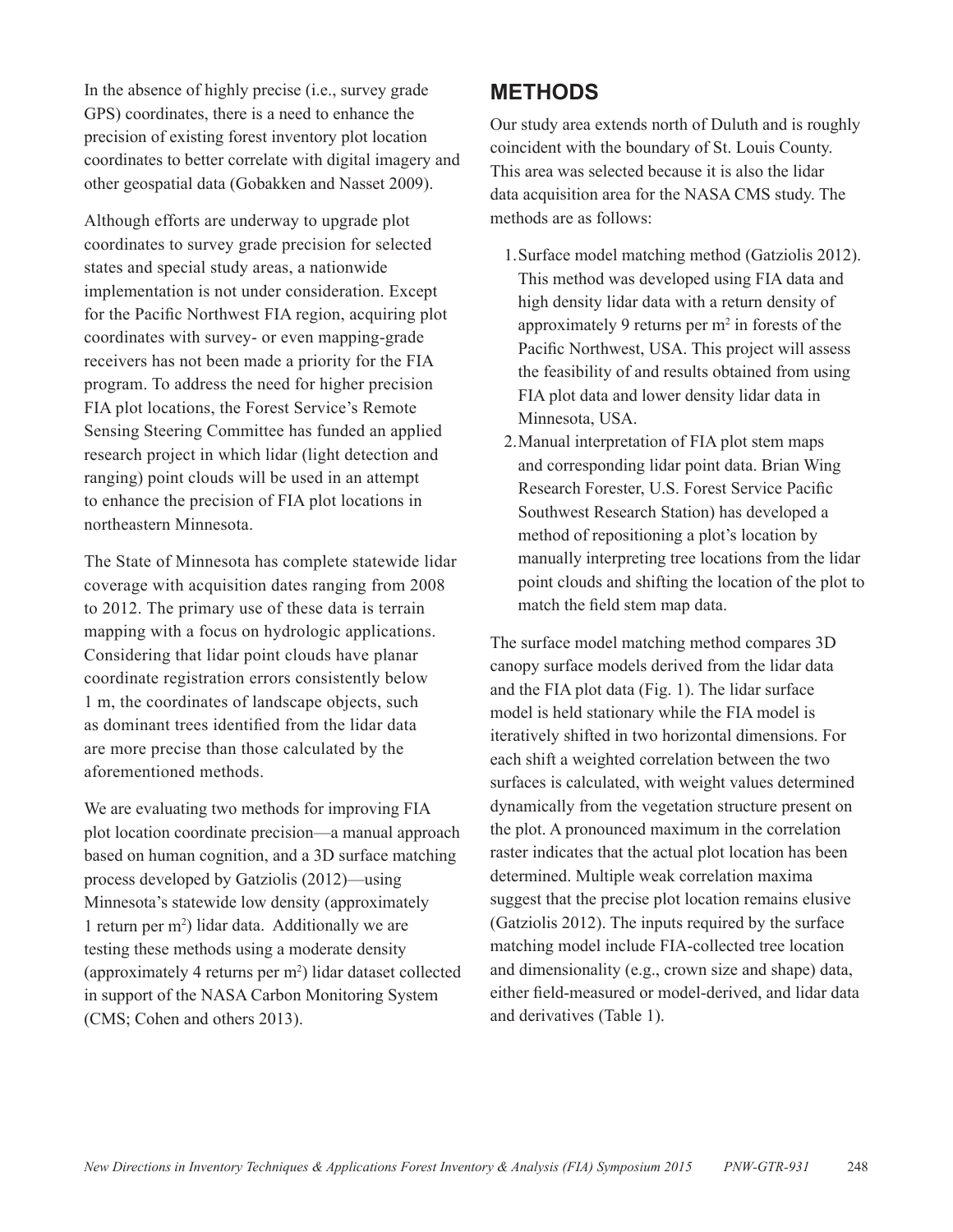

Figure 1—Conceptual representation of surface model matching method (Gatziolis 2012). A field-derived canopy height model (CHM) (1a) is iteratively shifted relative to a lidar-derived canopy surface height model (1b) until a satisfactory fit is achieved (1c). After fitting, new plot center coordinates are recorded from the shifted CHM.

Tree crowns that intersect a subplot but do not have a stem inside the subplot must be accounted for in the surface model matching method. This required delineation of tree crown boundaries in an area slightly larger than each subplot via a process called image segmentation. Using canopy height surface models derived from the lidar point cloud we compared segmentation results from eCognition software (Trimble Corporation; Sunnyvale, CA) and a tree crown segmentation program in FUSION (McGaughey and Carson 2003) called TreeSeg. TreeSeg is currently in development and is expected to be released in January 2016. The input canopy models were built using CanopyModel in FUSION with a 3x3 smoothing filter, with no preservation of minimum and maximum, at a 1 m cell output and with a normalized lidar LAS file as the input. The LAS files were normalized using the vendor-supplied digital elevation model (DEM). After several iterations of adjusting program settings to achieve suitable segments, both approaches produced comparable results and we elected to use segments produced by TreeSeg. The output from TreeSeg provides both a raster segmentation file and a maximum height point shapefile for each segment.

The manual interpretation method involves generating a tree stem map from the plot data using ArcMap v. 10.2.2 software (ESRI; Redlands, CA) and then overlaying the uncorrected position of the plot center with the lidar point cloud. Point clouds are visualized in the FUSION or other point cloud visualization software package. The interpreter then matches the tree stem map pattern with the trees identified in the lidar point cloud returns representing trees and shifts the plot location accordingly (Fig. 2). Manual interpretation focuses on visual cues such as the relative positioning of trees, tree heights, species-specific crown sizes and shapes, and the presence of snags.

This method was developed using a larger plot size (16.9 m radius) than the FIA subplots (7.3 m radius) and with all stems mapped, whereas in FIA subplots only trees larger than 12.7 cm d.b.h were tallied. Additionally this method has been used with higher density lidar  $(8-12 \text{ returns per m}^2)$  than the data in this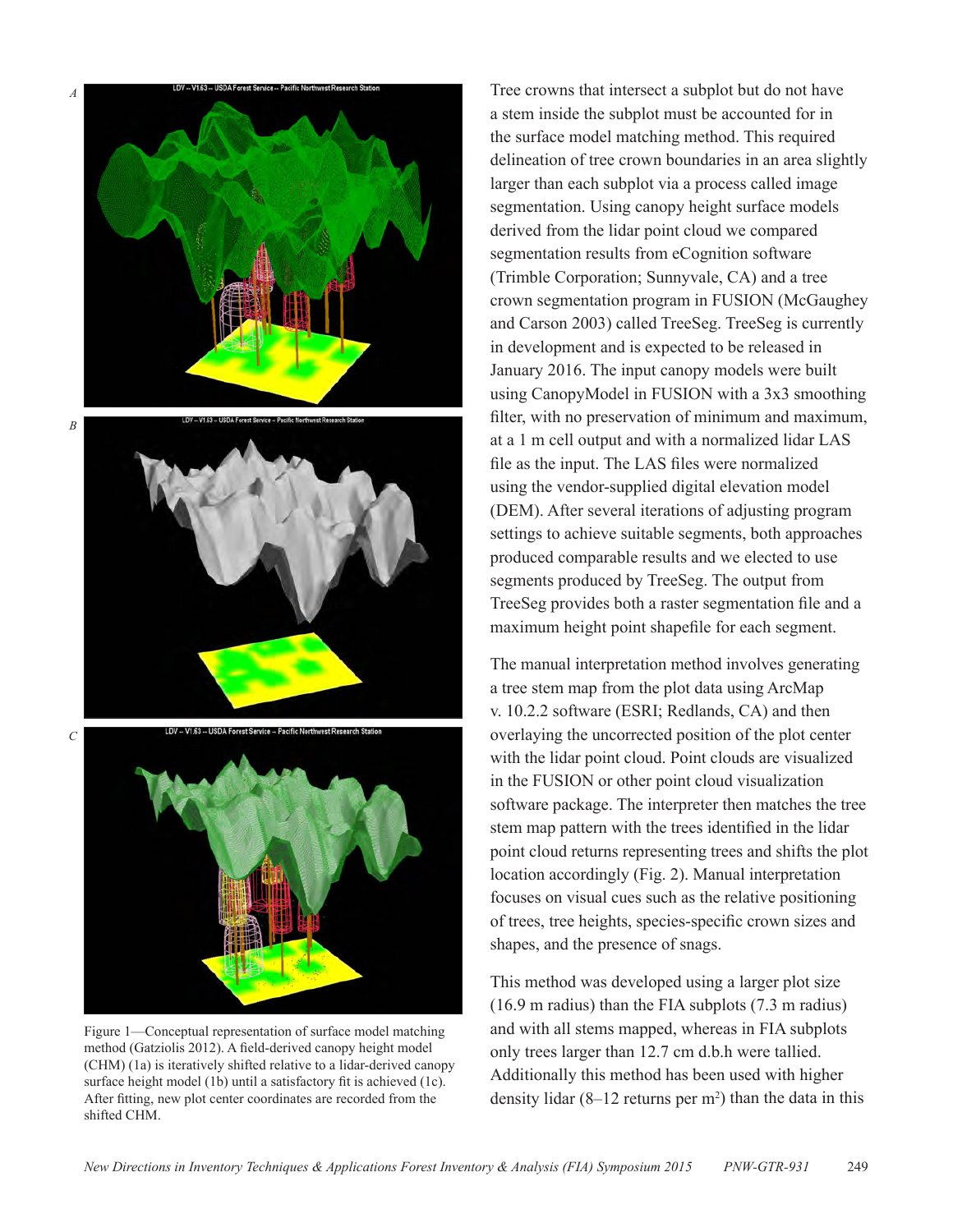**Table 1—Inputs that are required by a program that attempts to match lidar point clouds to field-collected stem map data (Gatziolis 2012). An explanation of each input and how it was collected or derived is provided.**

| Data source                | Input                   | <b>Description and source</b>                                                                                                                                                                                                                                                                                                |
|----------------------------|-------------------------|------------------------------------------------------------------------------------------------------------------------------------------------------------------------------------------------------------------------------------------------------------------------------------------------------------------------------|
| FIA tree data              | Tree diameter           | d.b.h. directly from FIA database                                                                                                                                                                                                                                                                                            |
|                            | Tree height             | FIA variable 'actual height' which is a measure of a tree's length. The length and height<br>differ depending on the amount of tree lean.                                                                                                                                                                                    |
|                            | Crown diameter          | Modeled from tree diameter, crown ratio, and Hopkins Index using Forest Vegetation<br>Simulator (FVS) Lakes States Variant equations (Dixon and Keyser 2008).                                                                                                                                                                |
|                            | x,y                     | Location of tree base relative to subplot center.<br>Calculated from FIA measurements of distance and azimuth and corrected for<br>declination using an online web application from NOAA's National Centers for<br>Environmental Information.                                                                                |
|                            | Crown shape             | Shape on an ellipsoidal to conical gradient by tree species. Assignments of shapes<br>were based on a majority opinion of three field-experienced foresters with regional<br>knowledge.                                                                                                                                      |
|                            | Crown base<br>height    | Height to bottom of crown. Approximated using Height – (Compacted Crown Ratio x Height).<br>Uncompacted crown ratio would be a more appropriate choice, but it is only available on a<br>subset of plots. As with tree heights, crown base will be impacted by tree lean.                                                    |
| Lidar/lidar<br>derivatives | Lidar point<br>cloud    | LAS file containing lidar point data.                                                                                                                                                                                                                                                                                        |
|                            | Bare earth<br>elevation | Vendor-delivered digital elevation model.                                                                                                                                                                                                                                                                                    |
|                            | Crown<br>segments       | 2-D delineation of individual crown segments for each plot including some buffer space<br>around the plot footprint. This is used to identify stems that fall outside the plot but that<br>have crowns that would intersect the plot area. Segmentation rasters were produced by<br>the TreeSeg function in FUSION software. |

study  $(0.5-1$  returns per m<sup>2</sup> for the statewide MN data, 4 returns per m2 for the NASA CMS data). Identifying trees on this lower density data may be problematic. Using all FIA subplots in the interpretive process may compensate to a degree for the lower lidar data density.

Relative precision of plot location coordinates resulting from the two methods will be determined by comparing locations to survey- or mapping-grade GPS locations. In addition, we will evaluate the impact of refined locations on models of biomass created from FIA plot data and derivatives modeled from the lidar data. The goal is <=3 m RMSE horizontal precision for at least 80 percent of the sample plots assessed using survey-grade GPS data, and an improvement in biomass model fit using a plot-based response variable and lidar-derived predictor variables. We recognize that the success of these methods may be dependent on the canopy structure characteristics present in the plot. To help define the relationship between plot canopy structure and successful interpolation of new plot

coordinates, precision metrics are being calculated for multiple plot stand structure and composition strata.

## **DISCUSSION**

A number of challenges need to be overcome in order to generate required input data for the surface model matching program. Many tree inputs are not directly collected by FIA but can be derived from FIA data (Table 1). This requires a mix of approaches. For example, crown shapes were assigned to the species present in the study area by field foresters with regional knowledge using a combination of experience and consultation with silvicultural reference materials. FIA does not measure crown width or crown base height in the study area, but these were modeled using existing equations or by approximating from another FIA variable (e.g., using compacted crown ratio).

Statewide lidar collections are becoming more common (US IEI: [http://coast.noaa.gov/inventory/#\)](http://coast.noaa.gov/inventory/) but many are collected using pulse density that is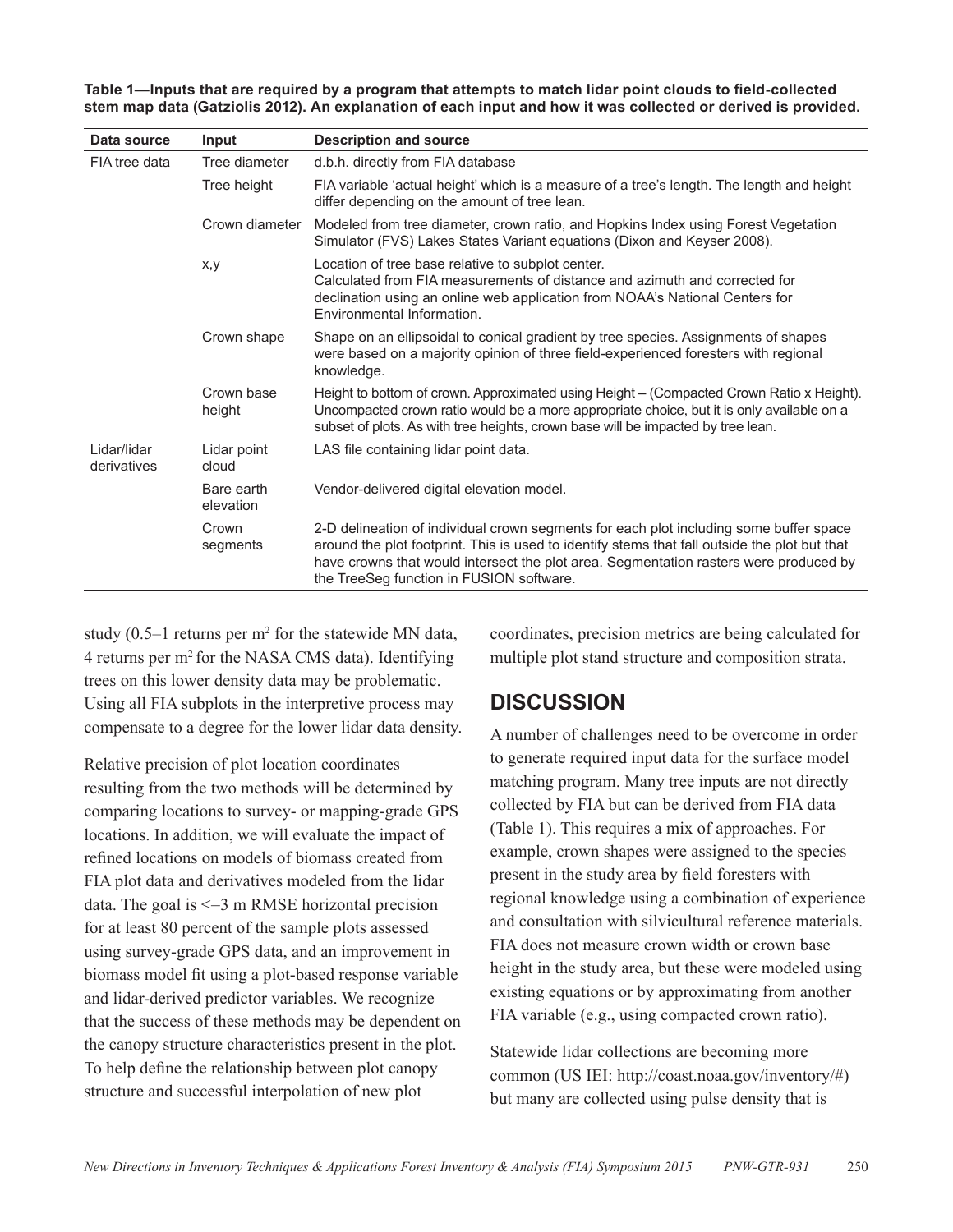

Figure 2—Methodology of repositioning plot center location using lidar point cloud data and a field derived plot stem map.

less than optimal for forestry applications (Gatziolis and Andersen 2008). This project seeks to determine whether lower pulse density lidar (i.e. 1-2 returns per m<sup>2</sup> ) has utility for improving coordinate precision of FIA plots. The lessons learned in working with lower pulse density lidar data have implications for future FIA projects that may require lidar coverage over broad-scale areas. In the case of the Minnesota statewide lidar collection, we discovered some additional challenges, such as highly variable pulse density and high variability in sidelap between

adjacent flight lines. The implications of these irregularities for this project are still being explored.

The ability of these methods to improve plot locations will undoubtedly vary with canopy heterogeneity and perhaps composition. Improved precision on a subset of plots would still be valuable for remote sensingbased operation and analyses, especially if that subset is representative of the larger forest population or for plots with heterogeneous composition or structure for which improvement in location coordinates provides more benefit.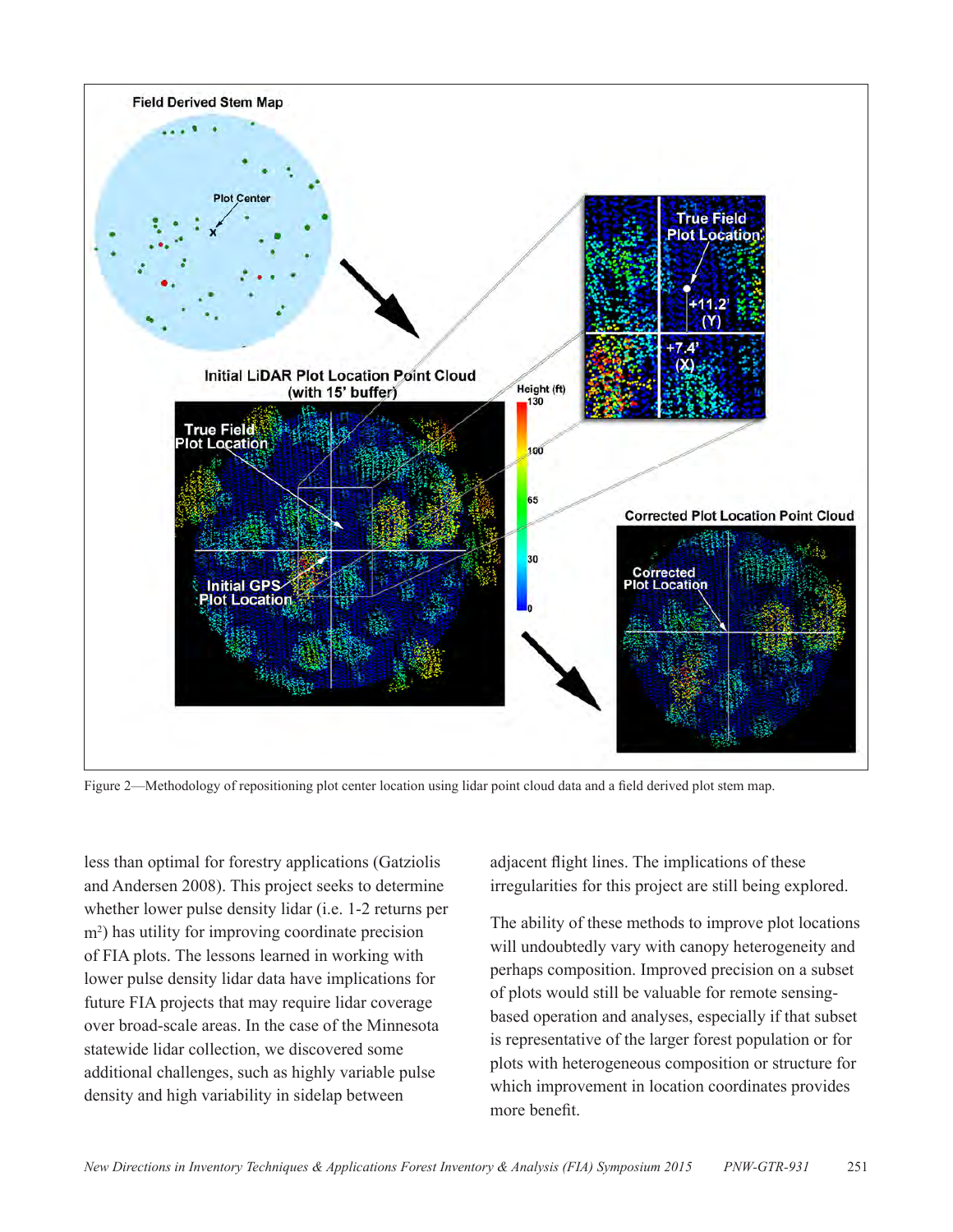In summary, we are providing a status report on an applied project that is exploring one automated and one manual method for co-registering field plot locations with lidar data. Finding good matches between in situ and lidar data holds promise for improving the precision of field plot locations—if technical limitations can be overcome. In addition to testing two methods, we will be replicating the study with a higher-pulse density lidar collection and then validating the results against high-precision GPS coordinates and exploring the impact of improved co-registration on biophysical models. We aspire to provide recommendations for future lidar acquisitions and GPS coordinate data collection to improve the precision of FIA plot locations.

## **ACKNOWLEDGMENT**

The authors thank the USDA Forest Service Remote Sensing Steering Committee for their support for this project.

## **LITERATURE CITED**

- Cohen, W; Andersen, H-E.; Domke, G.; Moisen, G.; Schroeder T. 2013. An historically consistent and broadly applicable MRV system based on lidar sampling and Landsat time-series (Tested in the US, and applied to the US NGHGI reporting system). Available: [http://carbon.nasa.gov/cgi-bin/](http://carbon.nasa.gov/cgi-bin/cms/inv_pgp.pl?pgid=729) [cms/inv\\_pgp.pl?pgid=729](http://carbon.nasa.gov/cgi-bin/cms/inv_pgp.pl?pgid=729). (Accessed 29 May 2015).
- Dixon, G.E.; Keyser, C.E., comps. 2008 (revised April 7, 2015). Lake States (LS) Variant Overview – Forest Vegetation Simulator. Internal Rep. Fort Collins, CO: U.S. Department of Agriculture, Forest Service, Forest Management Service Center. 44 p.
- Gatziolis, D.; Andersen, H-E. 2008. A guide to LIDAR data acquisition and processing for the forests of the Pacific Northwest. Gen. Tech. Rep. PNW-GTR-768. Portland, OR: U.S. Department of Agriculture, Forest Service, Pacific Northwest Research Station. 32 p.
- Gatziolis, D. 2012 Advancements in LiDAR-based registration of FIA field plots. In: Morin, R.S.; Liknes, G.C., comps. Moving from status to trends: Forest Inventory and Analysis (FIA) symposium 2012. Gen. Tech. Rep. NRS-P-105. Newtown Square, PA: U.S. Department of Agriculture, Forest Service, Northern Research Station: 432–437.
- Gobakken, T.; Næsset, E. 2009. Assessing effects of positioning errors and sample plot size on biophysical stand properties derived from airborne laser scanner data. Canadian Journal of Forest Research. 39(5): 1036−1052.
- Goerndt, M.E.; Monleon, V.J.; Temesgen, H. 2013. Small-area estimation of county-level forest attributes using ground data and remote sensed auxiliary information. Forest Science. 59(5): 536- 548.
- McGaughey, R.J.; Carson, W. W. 2003. Fusing LIDAR data, photographs, and other data using 2D and 3D visualization techniques. In: Proceedings of Terrain Data: Applications and Visualization – Making the Connection; October 28-30, 2003; Charleston, South Carolina: Bethesda, MD: American Society for Photogrammetry and Remote Sensing. 16-24.
- USDA Forest Service. 2015. Global positioning system horizontal accuracy reports. Missoula, MT: U.S. Department of Agriculture, Forest Service, Missoula Technology Development Center. Available: [http://www.fs.fed.us/database/](http://www.fs.fed.us/database/gps/mtdcrept/accuracy/documents/accuracy.pdf) [gps/mtdcrept/accuracy/documents/accuracy.pdf](http://www.fs.fed.us/database/gps/mtdcrept/accuracy/documents/accuracy.pdf) (Accessed 21 June 2015).